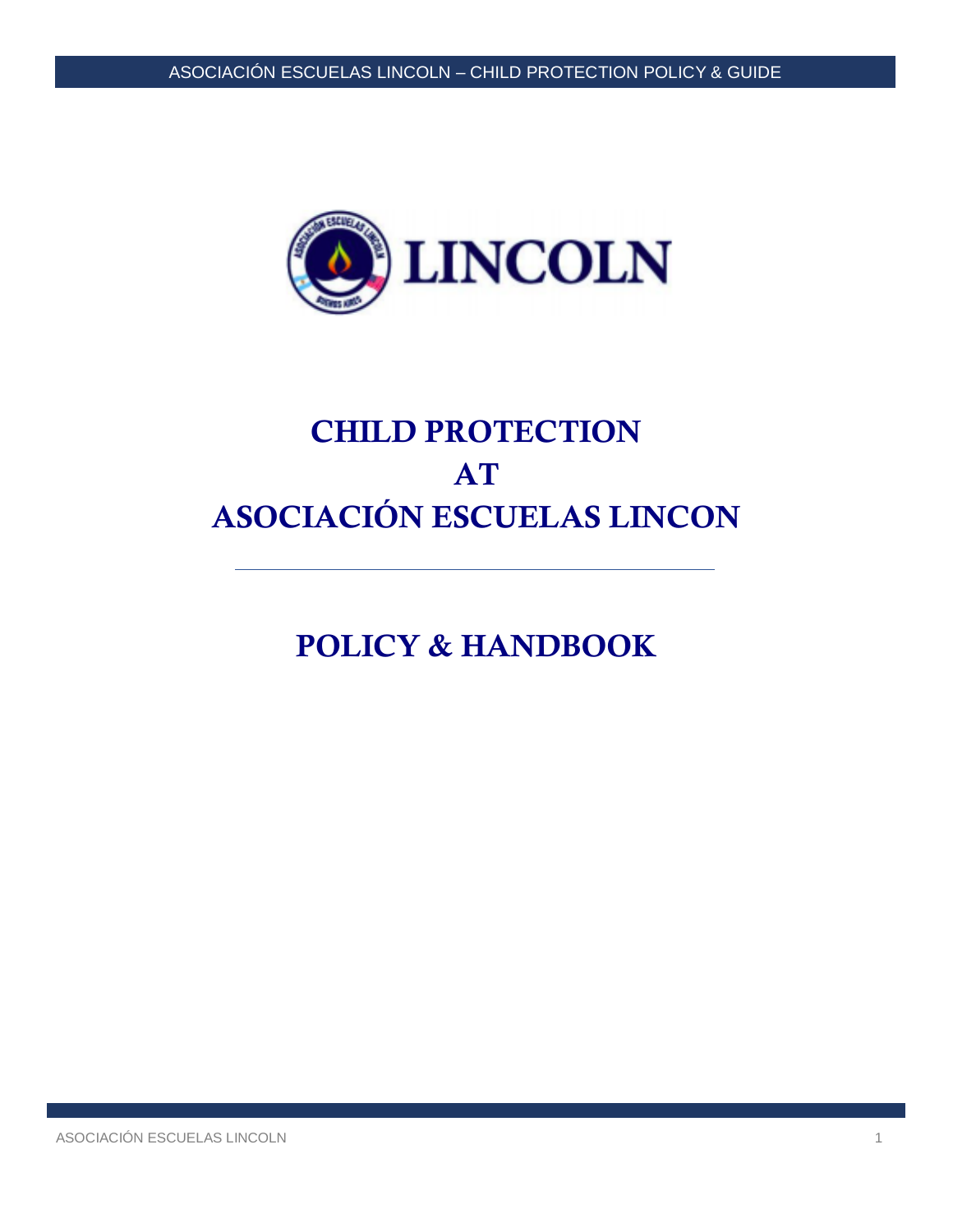# ASOCIACIÓN ESCUELAS LINCOLN – CHILD PROTECTION POLICY & GUIDE

# TABLE OF CONTENTS

| <b>Board Child Protection Policy</b>           | 3  |
|------------------------------------------------|----|
| Our Beliefs and Responsibilities               | 4  |
| Abuse and Neglect Defined                      | 6  |
| Indicators of Abuse                            | 8  |
| Indicators of Neglect                          | 9  |
| What Happens When Suspected Abuse is Reported? | 10 |
| Procedures for Reporting Suspected Abuse       | 11 |
| School Reporting Form for Abuse or Neglect     | 12 |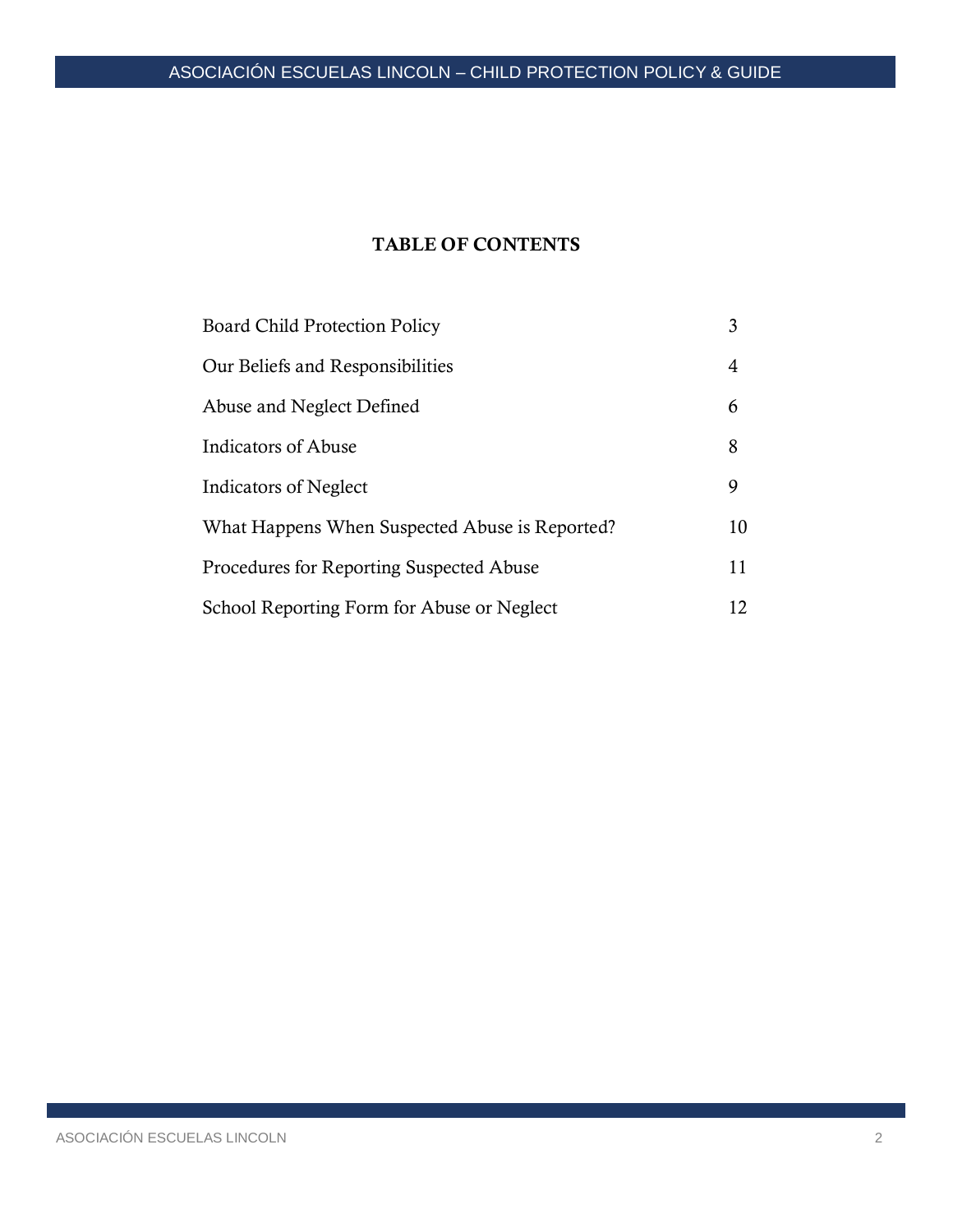#### CHILD PROTECTION POLICY

As protectors of children, schools fill a special institutional role in society. Schools need to ensure that all children in their care grow and develop in a safe and secure environment. Educators, having the opportunity to observe and interact with children over time, are in a unique position to identify those who are in need of help and protection. When a child needs help and protection, educators have a professional and ethical obligation to follow reporting protocol so that children receive the support and assistance they may require and families may obtain services that will remedy situations posing a threat to the child's welfare, including physical, sexual and/or emotional abuse and neglect.

As per the World Health Organization: *"Child maltreatment is defined as: all forms of physical and/or emotional ill-treatment, sexual abuse, neglect or negligent treatment or commercial or other exploitation, resulting in actual or potential harm to the child's health, survival, development or dignity in the context of a relationship of responsibility, trust or power."* 

Child abuse and neglect are violations of human rights and are harmful to the child's education, as well as to his or her physical, emotional, and social development. Types of neglect include physical, environmental, emotional, and educational neglect, as well as inadequate supervision. If employees at the Asociación Escuelas Lincoln (AEL) suspect that a child at the school has been abused or neglected, employees must immediately make a report to the Principal or School Counselor. Reporting and followup of all suspected incidents of this nature will proceed in accordance with administrative procedures respective to this policy, keeping the safety of the child as the highest priority. Furthermore, such cases may be reported to the appropriate child protection agency in the home country, to the employer of parents or guardians about whom there are concerns, and/or to local authorities. The School shall not hold any school employee at fault for making a report of abuse or neglect, based on good faith, that is later judged to be false or when further investigation is deemed unnecessary.

AEL seeks to be a safe haven for all members of our community. We feel a particular responsibility to protect children from child abuse and neglect. To meet this responsibility, AEL will implement educational programs for students and employees regarding personal safety, child abuse and neglect, and appropriate adult conduct with children. Furthermore, the school will implement and regularly review procedures, including hiring, security and training practices, to ensure the safety of the children in its care. The Administration shall communicate this policy, appropriate guidelines and educational resources to students, employees, parents, and parents of applicants.

*Adapted from AES and approved by the Board of Directors February 2015*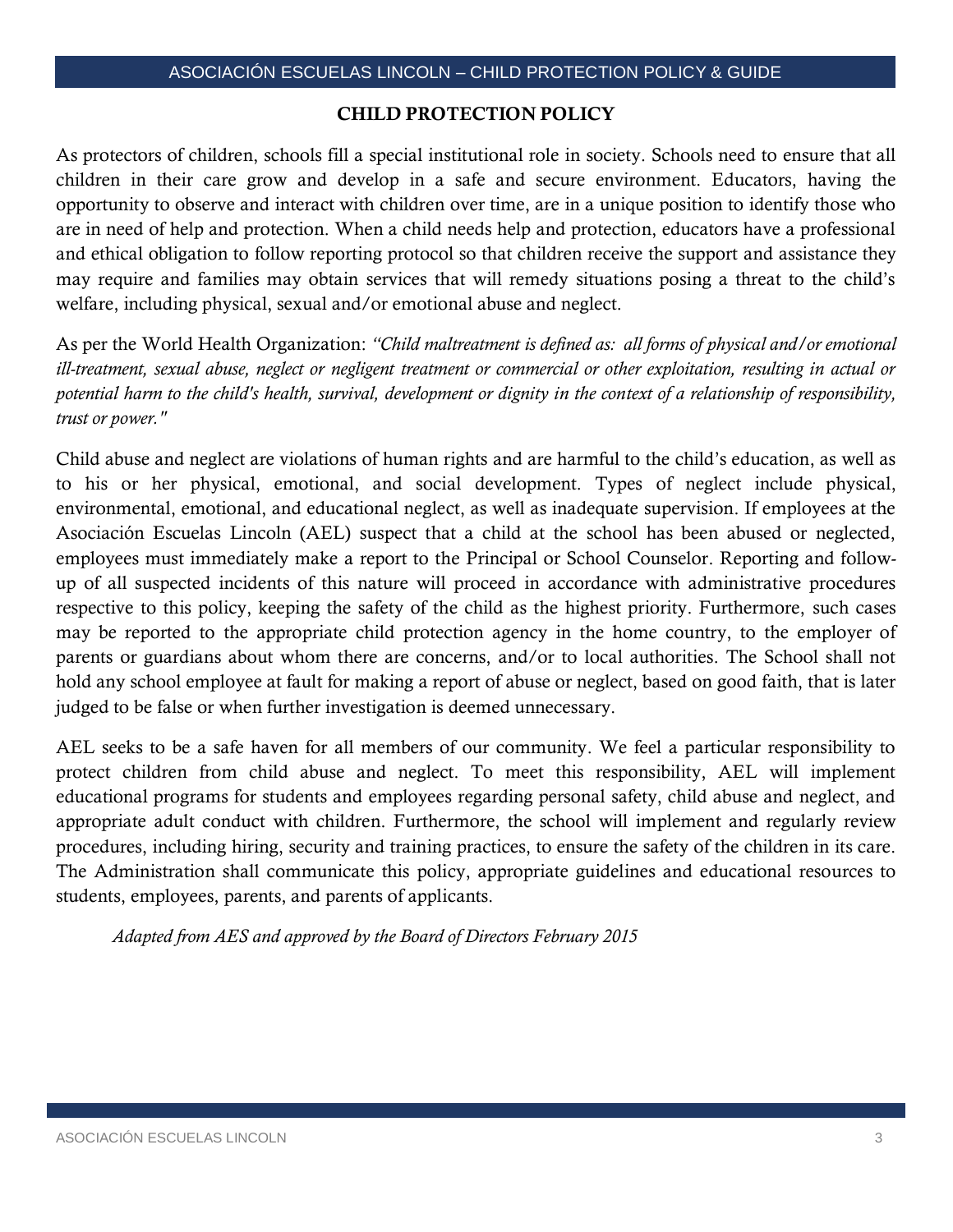#### OUR BELIEFS AND RESPONSIBILITIES

As a school we understand that self-esteem, confidence, caring friendships and open and clear lines of communication with a trustworthy adult help prevent abuse. Therefore, our school will:

- Establish and sustain an environment in which students feel safe, heard and listened to.
- Ensure that all students are aware that there are adults in school to whom they may approach with worries or in difficult situations of any sort.
- Include activities and opportunities within the curriculum to give students the proper resources in keeping safe from any type of abuse.
- Train faculty and staff in recognizing and giving support in abuse or negligence situations.

In pursuit of a safe and supportive environment, the school will work together with parents/guardians to ensure that all children are safe and aware of their rights and responsibilities, as those of others.

#### ROLES AND RESPONSIBILITIES

All adults have the responsibility to protect the students, whether they work directly or indirectly with them. The administration will be responsible of ensuring that the school follows secure procedures of hiring. These procedures will include, physical and psychological evaluations, background checks and police reports for all employees that are in contact with students.

#### PROFESSIONAL CONFIDENTIALITY

Confidentiality is a term that must be understood, especially in regards to child protection, by all those working with children. The sole purpose of confidentiality in this aspect is in benefit of the child. An employee must never guarantee confidentiality to a student or agree on keeping a secret, since there are established procedures to follow when there is a true preoccupation regarding child protection, which include informing the issue to a committee.

Employees will be given relevant information of individual child protection cases only when necessary. Any information shared with an employee must be kept in strict confidentiality.

# INFORMING AND RESPONDING TO CHILD MALTREATMENT SITUATIONS

Parents, guardians, teachers, assistants and/or administrative employees, are obliged to inform the division Principal or Counselor of any maltreatment incident (physical, sexual or psychological) as soon as they become aware of it.

Students are encouraged to act with responsibility when faced with incidents of physical, psychological or any type of abuse in which themselves or others may be victims. Students can inform either verbally or in writing to the Principal or the adult of their choice, who will inform the Principal so that they may proceed accordingly.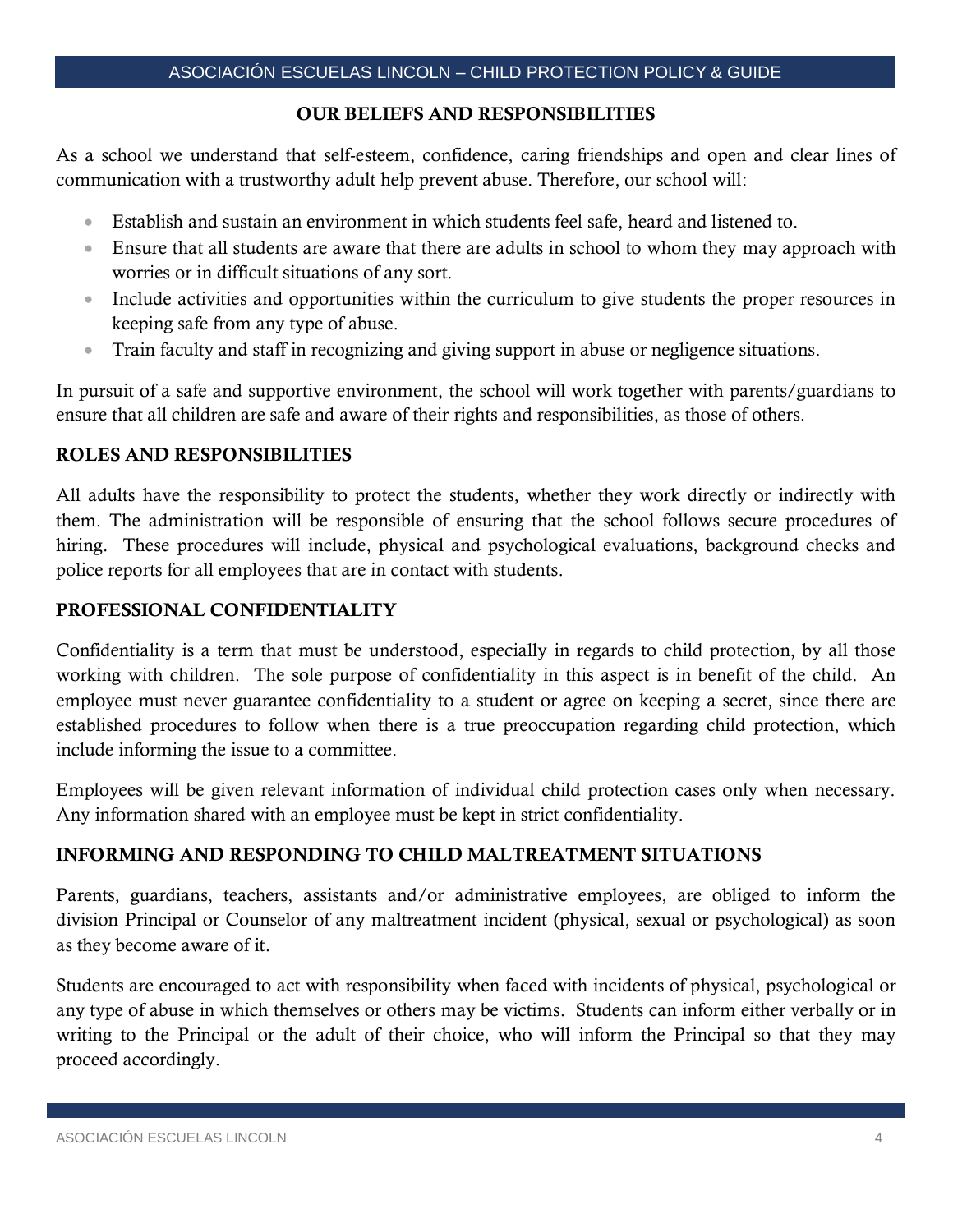#### SUPPORT FOR STUDENTS IN RISK

The school will support students by the following actions:

- A curriculum that promotes self-esteem and self-motivation.
- School values that promote a positive, supportive and safe environment which provides students and adults a feeling of respect, value and commitment.
- A consistent focus that ensures students are aware that some behaviors are unacceptable, but they are still valued.
- A commitment to develop productive relationships and of support for parents/guardians, provided that it is always for the child's well-being.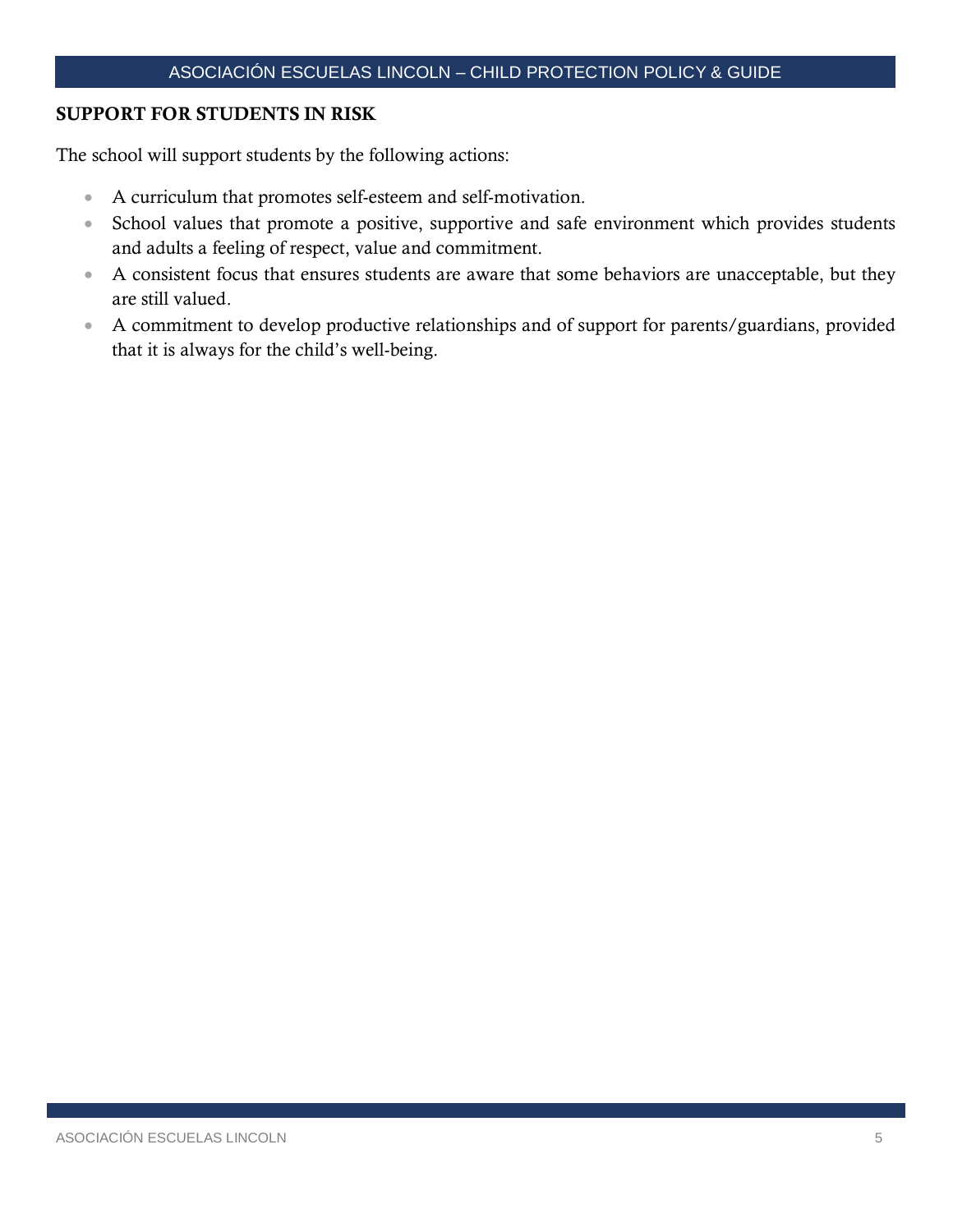#### ABUSE AND NEGLECT DEFINED

#### DEFINITION OF CHILD MALTREATMENT

"Child maltreatment is the abuse and neglect that occurs to children under 18 years of age. It includes all types of physical and/or emotional ill-treatment, sexual abuse, neglect, negligence and commercial or other exploitation, which results in actual or potential harm to the child's health, survival, development or dignity in the context of a relationship of responsibility, trust or power. Exposure to intimate partner violence is also sometimes included as a form of child maltreatment."*World Health Organization*

#### TYPES OF MALTREATMENT/ABUSE

There are various child maltreatment classifications around diverse situations. Beyond some differences, in general terms, all types include the following typology:

Physical maltreatment: The physical abuse of children includes any non-accidental physical injury caused by the child's caretaker. Physical abuse can vary greatly in frequency and severity. It may include injuries sustained from burning, beating, kicking, or punching. Although the injury is not an accident, neither is it necessarily the intent of the child's caretaker to injure the child. Physical abuse may result from punishment that is inappropriate to the child's age, developmental level, or condition. Additionally, it may be caused by a parent's recurrent lapses in self-control that are brought on by immaturity, stress, or the use of alcohol or illicit drugs. Caretakers may physically abuse children during discipline or as a way to "teach the child a lesson."

Sexual abuse: Sexual abuse is defined as adult sexual behavior with a child. It can include fondling a child's genitals, making the child fondle the adult's genitals, digital penetration, intercourse, incest, rape, sodomy, exhibitionism, sexual exploitation, or exposure to pornography. Sexual abuse also may be committed by a person younger than age 18. This occurs when that person is signifi cantly older than the victim or is in a position of power or control over the child, such as an older youth babysitting a child or a sibling. Sexual abuse may take place within the family (referred to as incest), by a parent's boyfriend or girlfriend, by a caretaker outside the family (e.g., family friend, babysitter), or by a stranger. Contrary to the myth of abuse by strangers, however, sexually abused children usually know their abusers and have some form of a relationship with them. Child sexual abuse can come to the attention of authorities in a number of ways. The child might disclose the abuse to the authorities, to another adult, or to a child, or may display abnormal behaviors (e.g., inappropriate sexual behaviors, such as constantly rubbing the genital area). Additionally, the child may have unexplained injuries or other medical conditions that could be caused by sexual abuse

Psychological or emotional maltreatment: Psychological maltreatment by a caretaker includes blaming, belittling, or rejecting a child; constantly treating siblings unequally; and demonstrating a persistent lack of concern for the child's welfare. It often accompanies physical abuse. The five categories of psychological maltreatment are: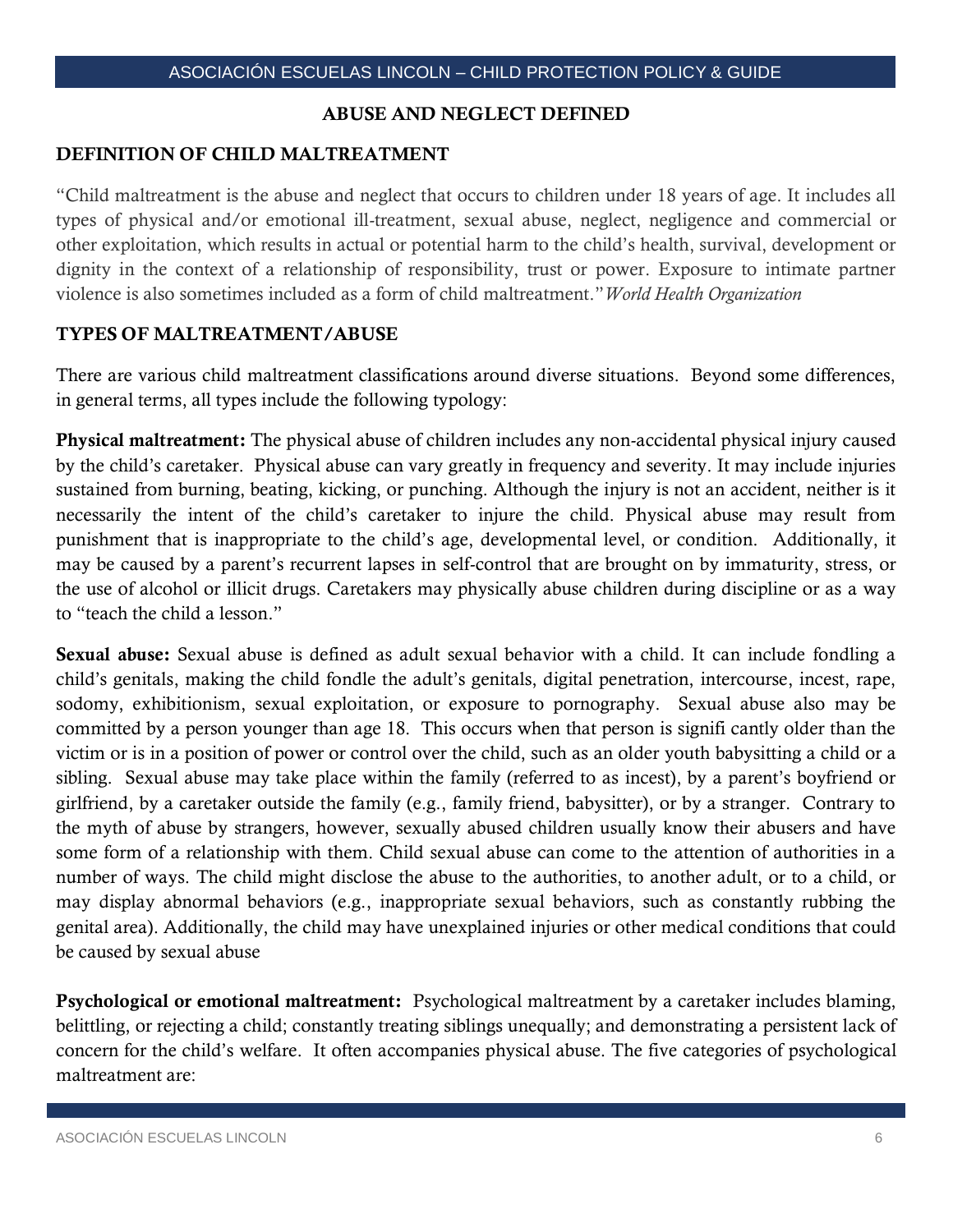- Spurning (e.g., belittling, ridiculing)
- Terrorizing (e.g., threatening)
- Isolating (e.g., confining the child from any family or friends)
- Exploiting or corrupting (e.g., encouraging or permitting prostitution or substance abuse)
- Denying emotional responsiveness (e.g., failing to express or to show affection).

Psychological maltreatment often causes behavior problems in children and, in some cases, may cause developmental lags, psychosomatic symptoms (i.e., bodily symptoms caused by a mental or emotional disturbance), and other effects, such as speech disorders. First responders may not detect the physical or behavioral signs of psychological maltreatment easily.

Münchausen Syndrome by proxy: Munchausen syndrome is a mental disorder that causes a person with a deep-seated need for attention to fake sickness or injury. Munchausen syndrome by proxy (MSP) is a disorder in which the caretaker of a child either makes up fake symptoms or causes real symptoms to make it appear as though the child is injured or ill. The term "by proxy" means "through a substitute." Though MSP is primarily a mental illness, it's also considered a form of child abuse.

Many people with MSP exaggerate or lie about a child's symptoms to get attention. They may also create symptoms by poisoning food, withholding food, or causing an infection. Some people may even have a child undergo painful or risky tests and procedures to try to gain sympathy from their family members or community. It's also believed that people with MSP may enjoy the satisfaction of deceiving people whom they perceive to be more powerful than themselves, particularly medical professionals.

Neglect: Neglect involves a caregiver's failure to meet the basic needs of a child, such as food, clothing, shelter, medical care, or supervision. Types of neglect include physical, environmental, emotional, and educational neglect, as well as inadequate supervision. Neglect follows a continuum from mild to severe and often is very difficult to define. Most laws today include some mention of "failure or inability to provide" in their definitions. There is still a lack of consensus, however, as to what constitutes failure to provide adequate food, shelter, protection, or clothing. Some State definitions include "failure or inability to protect," which refers to a situation in which a child is exposed to someone who may harm him, such as being left with a parent's drug dealer or a known child molester. In addition, parents might be accused of failing to provide a safe environment by not protecting a child from unsanitary or hazardous living conditions. Caregivers may not provide proper care for a variety of reasons, including a lack of knowledge or understanding about meeting the child's needs, inadequate bonding with the child, or impairment due to substance abuse or to mental illness. Although there are cases of co-occurring maltreatment and poverty, living in poverty, in and of itself, does not mean that a child is being neglected.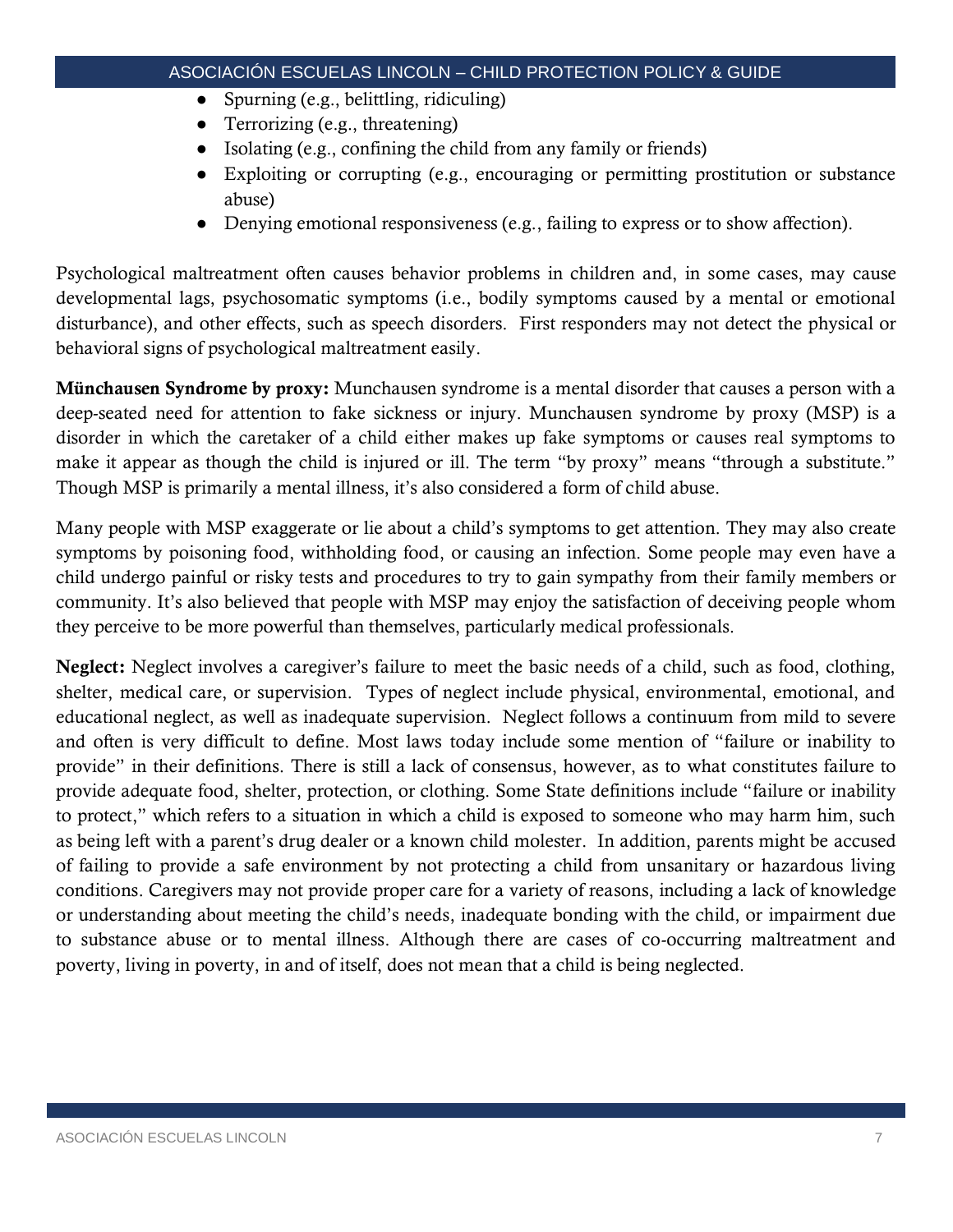# ASOCIACIÓN ESCUELAS LINCOLN – CHILD PROTECTION POLICY & GUIDE INDICATORS OF ABUSE

Behavioral indicators in and of themselves do not constitute abuse or neglect. Together with other indicators, such as family dynamics, they may warrant a referral.

# POSSIBLE PHYSICAL MALTREATMENT/ABUSE INDICATORS

- Unexplained bruises and welts on any part of the body
- Bruises of different ages (various colors)
- Injuries reflecting shape of article used (electric cord, belt, buckle, ping pong paddle, hand)
- Injuries that regularly appear after absence or vacation
- Unexplained burns, especially to soles, palms, back, or buttocks
- Burns with a pattern from an electric burner, iron, or cigarette
- Rope burns on arms, legs, neck, or torso Injuries inconsistent with information offered by the child
- Unexplained laceration, abrasions, or fractures

#### POSSIBLE SEXUAL ABUSE INDICATORS

- Expressions of age-inappropriate knowledge of sex and sexually
- "pseudo-mature" behaviors
- Sexually explicit drawings
- Highly sexualized play or risky sexual behavior
- Avoiding or attempting to avoid a familiar adult or place
- Self-destructive behavior
- Nightmares, sleep interruptions
- Not wanting to change into PE clothes or be in locker-rooms with others
- Withdrawn behavior
- Inappropriate boundaries with authority figures

#### POSSIBLE EMOTIONAL ABUSE INDICATORS

- Pronounced anxiety at the thought of home/school communication
- Student acts as a barrier between home and school communication
- Seems especially anxious around authority figures
- Withdrawn and tries to appear invisible
- Parent contact during which a parent is very negative about their child
- Loss of self-confidence or self-esteem
- Social withdrawal
- Depression
- Headaches or stomach aches with no medical cause
- Desperately seeks affection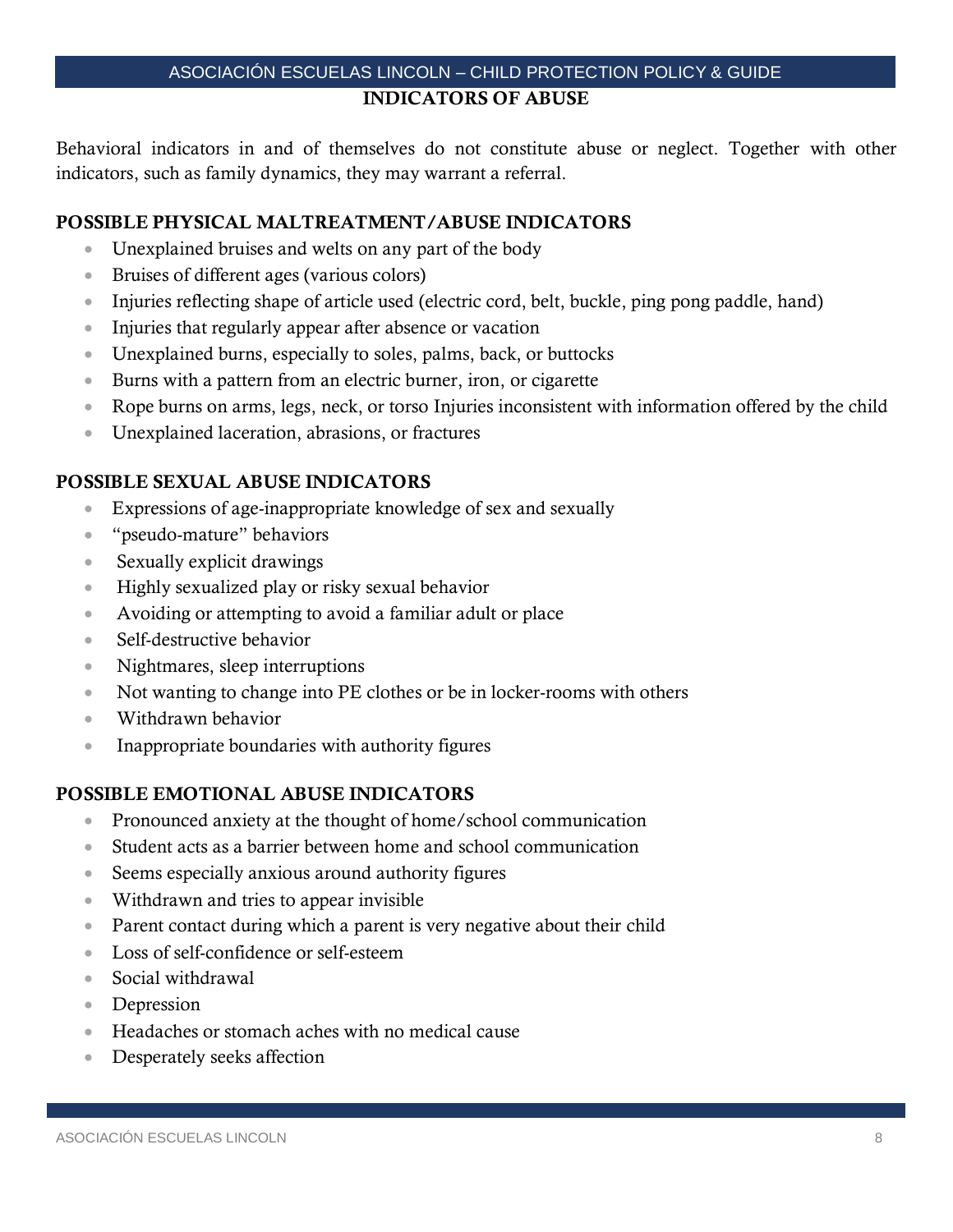# ASOCIACIÓN ESCUELAS LINCOLN – CHILD PROTECTION POLICY & GUIDE

# POSSIBLE NEGLECT INDICATORS

- Child is unwashed or hungry
- Parents are uninterested in child's academic performance
- Parents do not respond to repeated communications from the school
- Child does not want to go home
- Child has medical condition which seems to go untreated
- Child is unable to tell you who is caring for them if parents are away
- Parents cannot be reached in the case of an emergency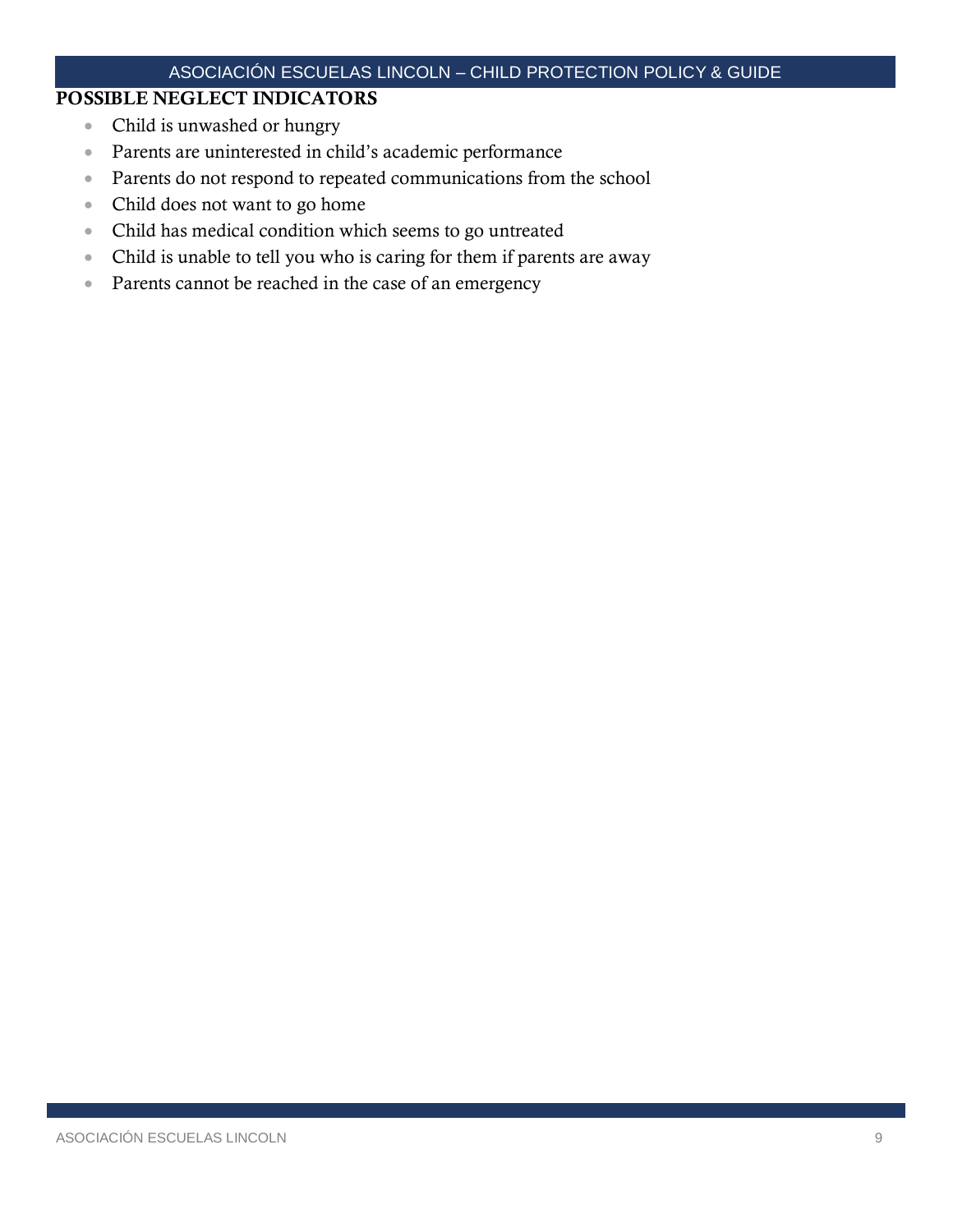#### WHAT HAPPENS WHEN ABUSE OR NEGLECT IS REPORTED?

When there is cause to suspect child abuse or neglect, it is the responsibility of the staff member to report their suspicions to the counselor, or principal. In all cases, the principal will be notified. It is the responsibility of the principal to inform the superintendent of the suspected case of child abuse or neglect.

All staff, faculty and administrators are mandated to report incidences of abuse and neglect. All reports of abuse and neglect must be made the counselor as soon as possible, and in no more than 24 hours. Below is the flowchart which shows how the report will be taken forward.

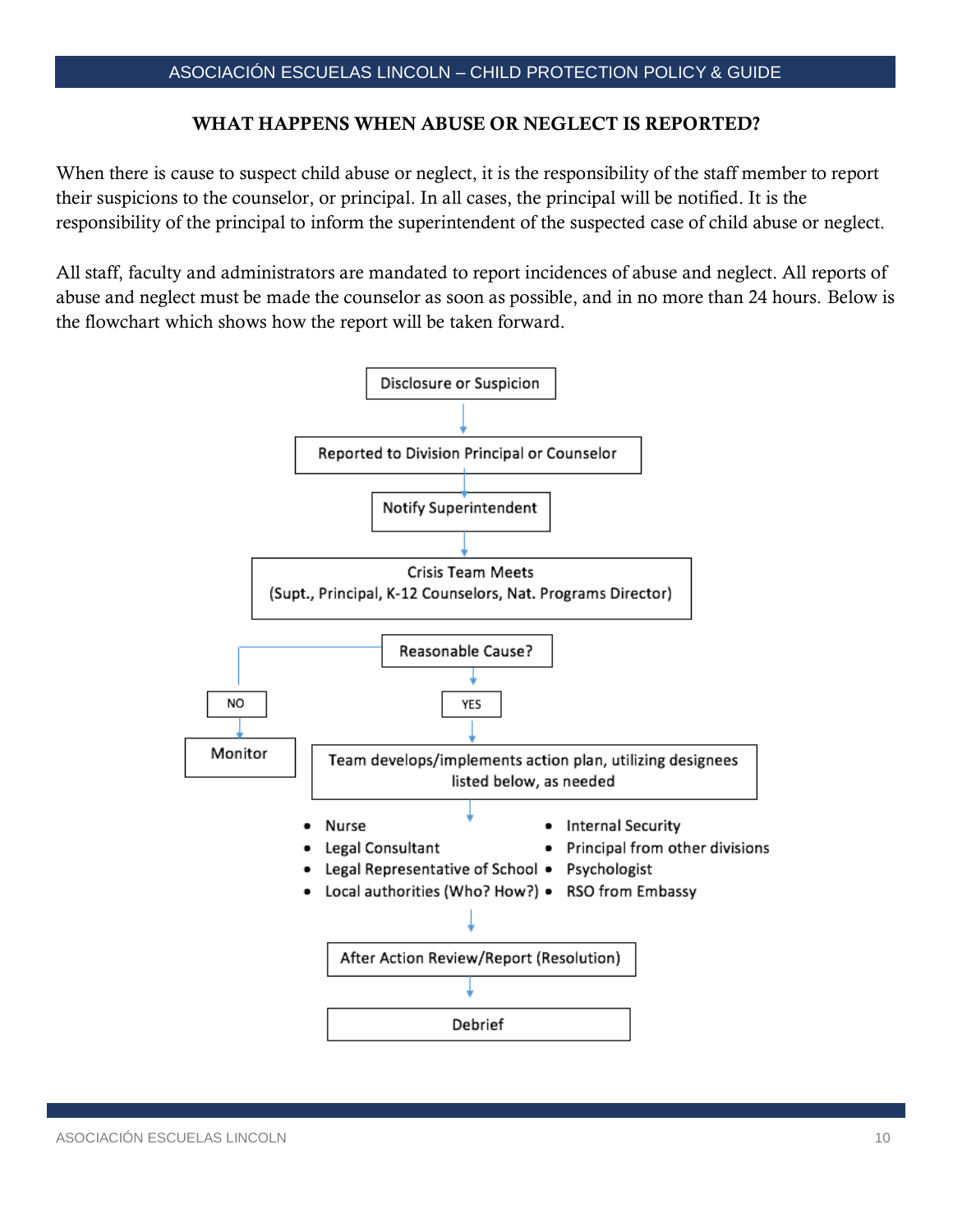#### PROCEDURES FOR REPORTING ABUSE OR NEGLECT

A report must be made when a staff member has reasonable cause to believe that a child has suffered abuse or neglect. All reports are confidential and only those involved to assist the child and family will be notified.

Staff must report to a counselor or principal as soon as possible after the suspicion has arisen. The report to the counselor or principal must be made within 24 hours. The counselor and/or principal will then use the reporting form below to work with the reporter and then follow-up accordingly, following the information and procedural flow as indicated on the flowchart.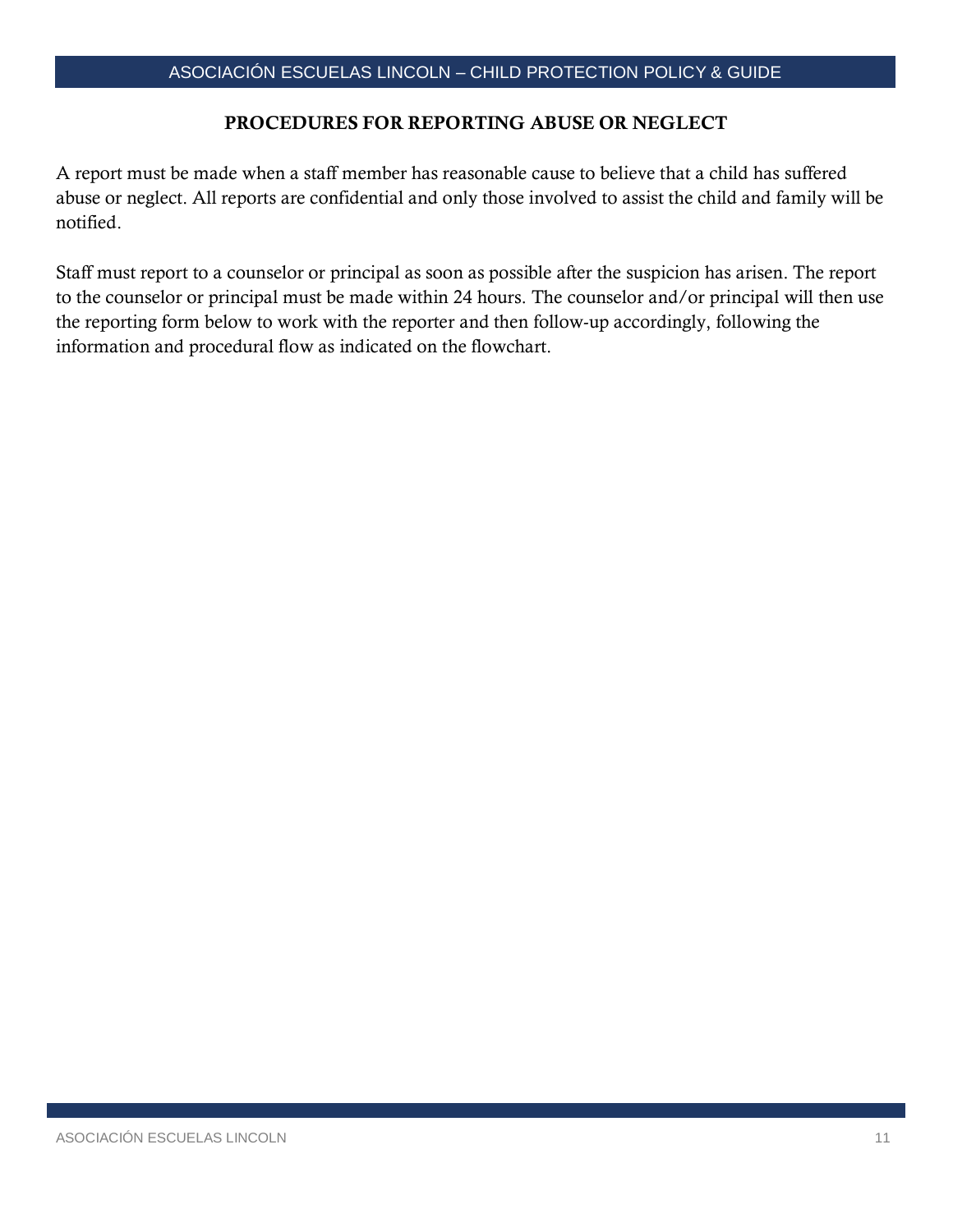

# AEL SCHOOL REPORTING FORM FOR CHILD ABUSE OR NEGLECT

A mandatory report of sexual abuse must be completed by the reporter. Reports of all other forms of abuse may be completed by the reporter or the principal on their behalf. This report should be submitted to the division counselor or principal.

#### 1. REPORTER'S DETAILS (\*fields that must be completed)

| *Reporter's Name                                          |    |     |                 |                 |
|-----------------------------------------------------------|----|-----|-----------------|-----------------|
| *Workplace address                                        |    |     |                 |                 |
| or *Other Address for response to<br>report               |    |     |                 |                 |
| <b>Contact Phone Number</b>                               |    |     |                 |                 |
| Is this a written report following a<br>telephone report? | No | Yes | Date of report: | Time of report: |

# 2. DETAILS ABOUT THE CHILD (If more than one child is involved, record their names in section 5.)

| *Child's first name (or description<br>of child if name unknown)                                             |      |        |                              |  |
|--------------------------------------------------------------------------------------------------------------|------|--------|------------------------------|--|
| *Child's last name                                                                                           |      |        |                              |  |
| Date of birth                                                                                                |      |        | Or estimated age of<br>child |  |
| Gender                                                                                                       | Male | Female | Disability?                  |  |
| <b>Full Address</b>                                                                                          |      |        |                              |  |
| Home Phone                                                                                                   |      |        | Mobile                       |  |
| Current residence of the<br>child/young person if different from<br>above                                    |      |        |                              |  |
| School/pre-school attended or child<br>care service or arrangement (family<br>day care/nanny etc., if known) |      |        |                              |  |